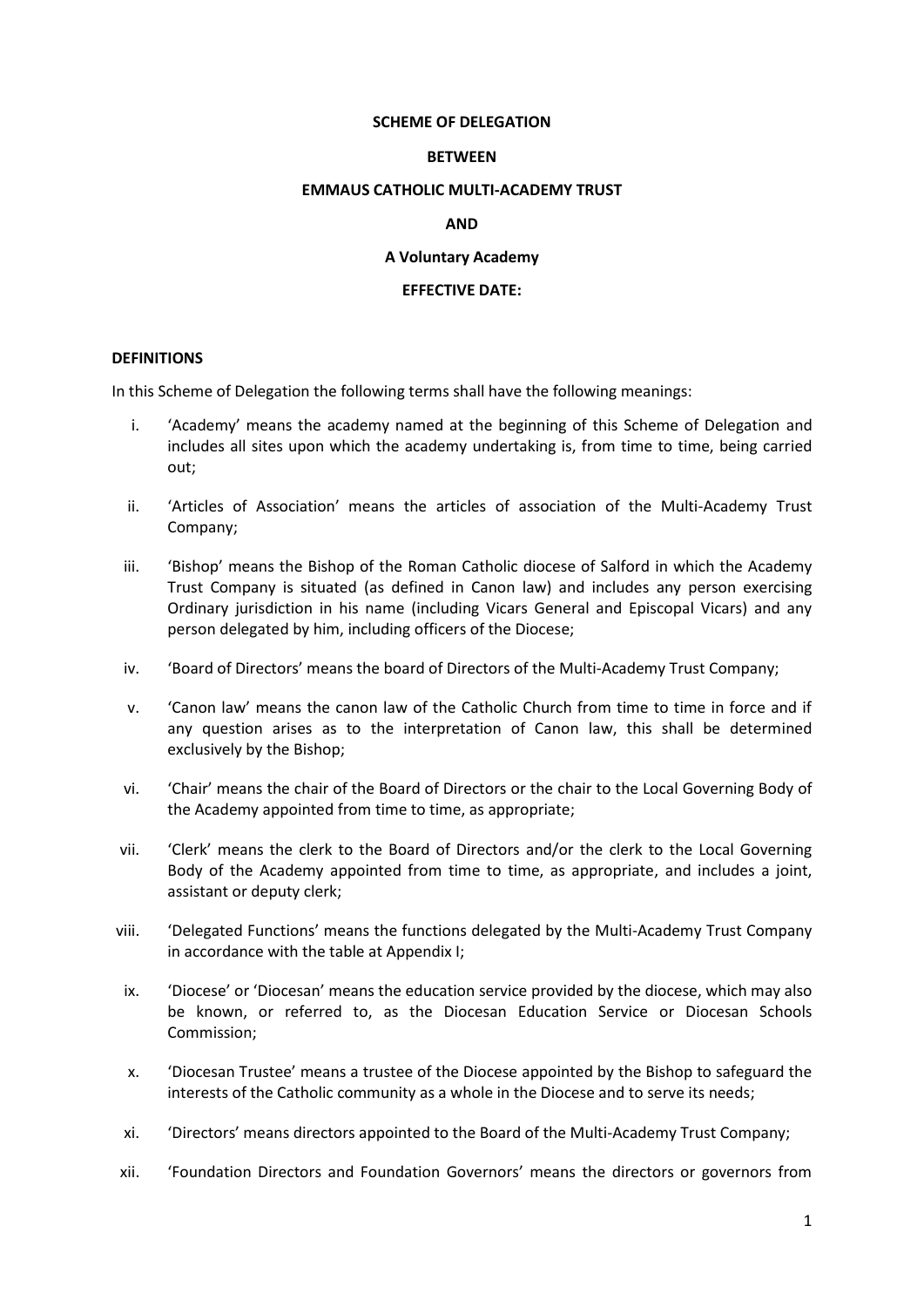time to time appointed by the Bishop to represent his diocesan policy on the Board of the Academy Trust Company or the Local Governing Body of the Academy, as appropriate;

- xiii. 'Governors' means the governors appointed and elected to the Local Governing Body of the Academy, from time to time;
- xiv. 'Local Governing Body' means any committee established by the Directors pursuant to Article 100 of the Articles of Association to carry out specified functions in relation to the Academy as delegated by the Directors;
- xv. 'Member' means a member of the Multi-Academy Trust Company appointed pursuant to Article 12 of the Articles of Association;
- xvi. 'Multi-Academy Trust Company' means the company responsible for the management of the Academy and, for all purposes, means the employer of staff at the Academy;
- xvii. 'Principal' means the headteacher or executive headteacher as the case may be and is the person named as the headteacher of the school for Ofsted purposes;
- xviii. 'Protocol' means the document that outlines the committed working relationship between the Diocese and the Multi-Academy Trust Company;
- xix. 'Reserved Matters' means the matters that the Directors have determined will not be delegated and will be dealt with exclusively by them;
- xx. Vice-Chair' means the vice-chair of the Board of Directors or the vice-chair of the Local Governing Body of the Academy elected from time to time, as appropriate.

### **1. GOVERNANCE OF THE MUILTI-ACADEMY TRUST COMPANY**

- 1.1 This Scheme of Delegation has been adopted by the Directors from the Effective Date in accordance with the provisions of the Multi-Academy Trust Company's Articles and it should be read in conjunction with the Articles of Association. References in this Scheme of Delegation to numbered Articles are to the relevant clause of the Multi-Academy Trust Company's Articles of Association.
- 1.2 As a charity and company limited by guarantee the Multi-Academy Trust Company is governed by the Board of Directors who are responsible for, and oversee, the management and administration of the Multi-Academy Trust Company and the academies run by the Multi-Academy Trust Company, including the Academy. The Directors have overall responsibility and ultimate decision-making authority for all the work of the Multi-Academy Trust Company. These responsibilities are largely carried out through strategic planning and the setting of policy.
- 1.3 As the Academy is a Catholic school, designated as such, the Directors are accountable to the Bishop to ensure that the Academy is conducted as a Catholic school in accordance with Canon law and the teachings of the Roman Catholic Church so that, at all times, the Academy may serve as a witness to the Catholic faith in Our Lord Jesus Christ. The Directors are also accountable to external government agencies including the Charity Commission, the Department for Education and the Education & Skills Funding Agency (including any of their successor bodies). Both the Bishop and external government agencies hold the Multi-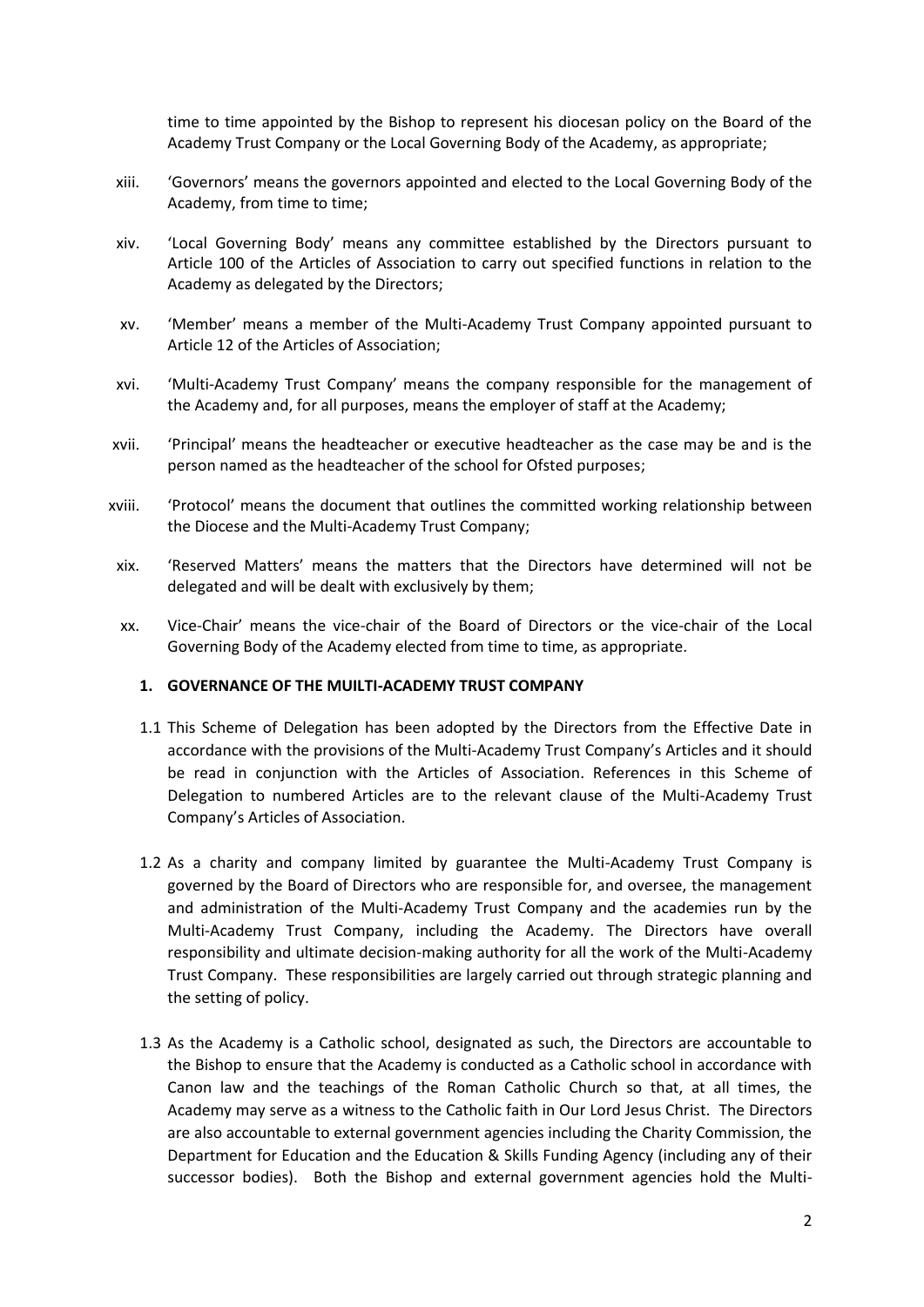Academy Trust Company to account for the quality of the education, the financial propriety and the value they provide, and they require that the Multi-Academy Trust Company has systems in place through which they can assure themselves of such quality, safety and good practice.

- 1.4 In order to discharge these responsibilities people who are more locally based may be appointed by the Directors, except insofar as the Bishop appoints the Foundation Governors, to serve on a Local Governing Body (or equivalent) which has been established to ensure the good governance of the Academy. In discharging their duties, the Local Governing Body will comply with any relevant policies, protocols and procedures adopted by the Multi-Academy Trust Company which, in turn, reflect national and Diocesan directions and guidance, where required.
- 1.5 Foundation Directors and Foundation Governors are appointed by the Bishop, and the Foundation Director/Foundation Governor's obligations must be carried out in accordance with any Diocesan policy or protocol, the requirements outlined in the Multi-Academy Trust Company's Articles of Association, this Scheme of Delegation, the Protocol between the Diocese, the Multi-Academy Trust Company and the Academy and any other associated policies and protocols.
- 1.6 This Scheme of Delegation, particularly the table at Appendix I, explains the ways in which the Directors fulfil their responsibilities for the leadership and management of the Academy, the respective roles and responsibilities of the Directors and the Governors and their commitments to each other to ensure the success of the Academy and the Multi-Academy Trust Company. This Scheme of Delegation serves as the terms of reference for the delegation of powers and responsibilities by the Directors to the Local Governing Body.

# **2. ETHOS AND MISSION STATEMENT**

- 2.1 The Academy's mission is as follows: [INSERT MISSION STATEMENT]
- 2.2 [Insert relevant wording if the Academy is wholly or partly selective. Restate the religious designation and Catholic ethos. Note any specialisms or specialist teaching status.]
- 2.3 The Academy will seek to ensure that it develops and maintains strong relationships with the other academies in the Multi-Academy Trust Company, as well as other schools, agencies and businesses in the local community.

### **3. MEMBERS' POWERS AND RESPONSIBILITIES**

The Members of the Multi-Academy Trust Company are the guardians of the governance of the Multi-Academy Trust Company. They are accountable to the Bishop (unless the Member is the Bishop) to ensure that the Multi-Academy Trust Company is being operated in accordance with the objects in the Articles of Association, which only they can vary.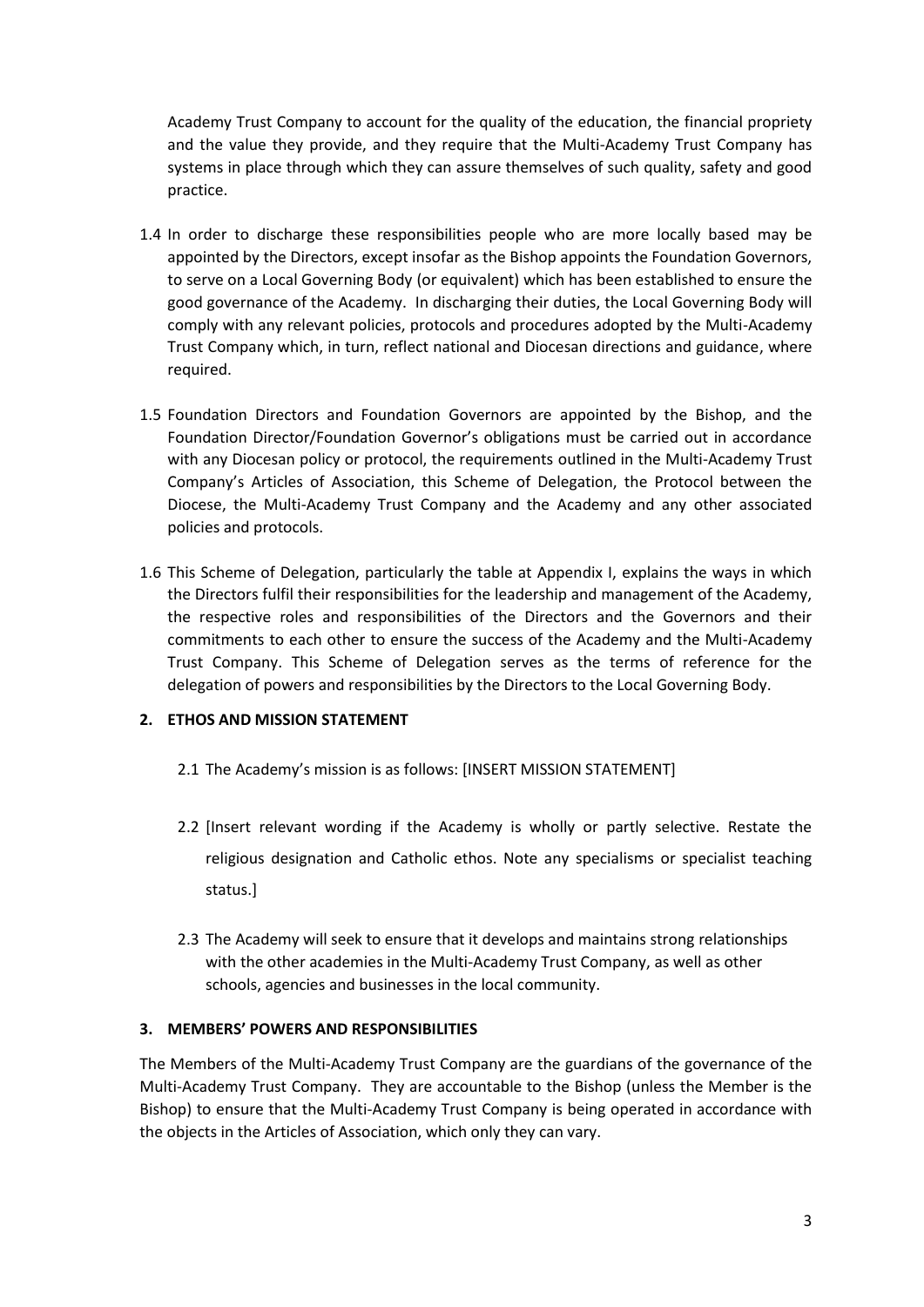### **4. DIRECTORS' POWERS AND RESPONSIBILTIES**

- 4.1 The Directors have a duty to act in fulfilment of the Multi-Academy Trust Company's objects which are set out in the Articles of Association. The Directors also have a duty to the Bishop to uphold the objects of the Multi-Academy Trust Company and to comply with any directives, advice or guidance issued by the Bishop.
- 4.2 Directors will have regard to the interests of the other academies for which the Multi-Academy Trust Company is responsible in deciding and implementing any policy or exercising any authority in respect of the Academy.
- 4.3 Article 100 provides for the appointment by the Directors of committees, which may be known as Local Governing Bodies, to whom the Directors may delegate certain of their functions<sup>1</sup>. The general power to delegate functions under Article 100 is limited in accordance with Articles 105A, 105AA and 105B.
- 4.4 The constitution, membership and proceedings of the Local Governing Body is determined by the Directors and this Scheme of Delegation sets this out as well as acknowledging the authority delegated by the Directors to the Local Governing Body in order to enable the Local Governing Body to run the Academy and fulfil its mission.
- 4.5 Subject to the provisions of the Companies Act 2006, the Articles of Association and to any directions given by the Members of the Multi-Academy Trust Company following a special resolution, or any directives issued by the Bishop or the Diocese, and in accordance with the policies and protocols agreed by the Directors, the way that the business of the Academy is carried forward at a local level shall be delegated by the Directors to the Local Governing Body in accordance with this Scheme of Delegation, more particularly the table at Appendix I.

### **5. CONSTITUTION OF THE MULTI-ACADEMY TRUST COMPANY**

**.** 

- 5.1 The initial members of the Multi-Academy Trust Company are those named in the Memorandum of Association.
- 5.2 The requirements relating to the constitution of the board of the Directors of the Multi-Academy Trust Company are set out in the Articles of Association.
- 5.3 The requirements relating to the carrying out of the business of the Directors is set out in the Articles of Association.

 $1$  Whatever the Multi-Academy Trust Company calls the committee(s) established to carry out the functions of the Multi-Academy Trust Company at the local academy level, such committee(s) shall always be established in accordance with Articles 100 and 101.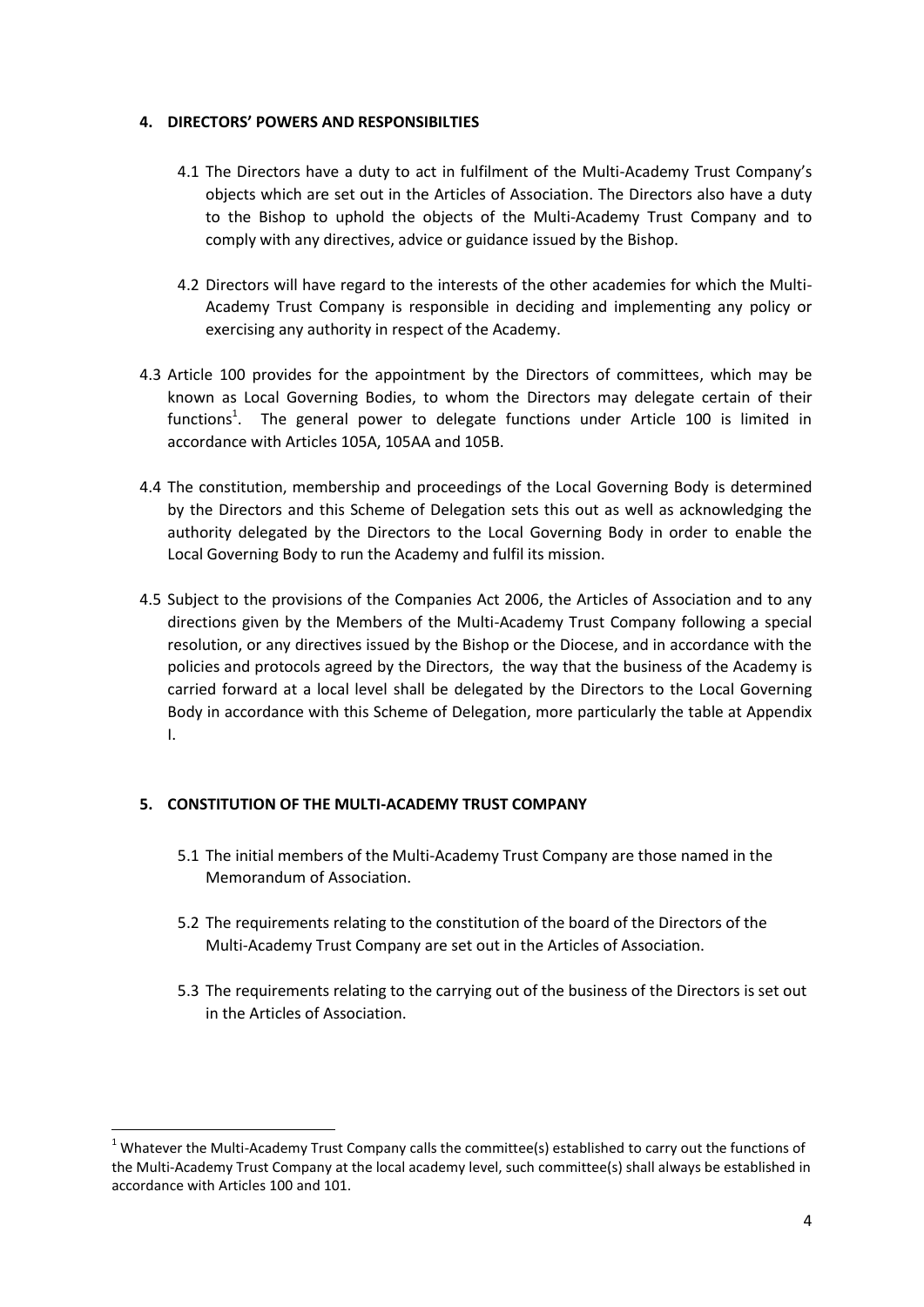### **6. CONSTITUTION OF THE LOCAL GOVERNING BODY**

## **6.1 Membership**

- 6.1.1 The members of the Local Governing Body shall be known as Governors.
- 6.1.2 The number of people who shall sit on the Local Governing Body shall be not less than three subject always to paragraph 6.2.1.
- 6.1.3 The constitution of the Local Governing Body will be in accordance with guidance from the Salford Diocese Office for Education. Present guidance recommends an LGB of 8; 5 Foundation, one of which will be the Headteacher, 2 Parents and 1 staff. A different constitution may be adopted at any time by the Directors with prior written approval of the Diocese.
- 6.1.4 The Foundation Governors on the Local Governing Body will be those appointed by the Bishop.
- 6.1.5 The Directors (all or any of them) shall also be entitled to serve on the Local Governing Body and attend any meetings of the Local Governing Body. Any Director attending a meeting of the Local Governing Body shall count towards the quorum for the purposes of that meeting and shall be entitled to vote on any resolution being considered by the Local Governing Body.
- 6.1.6 All persons appointed or elected to the Local Governing Body shall give a written undertaking to the Directors, the Bishop and the Diocesan Trustees to uphold the objects of the Multi-Academy Trust Company. The Clerk shall be responsible for ensuring that this has been completed and that a copy has been sent to the Diocesan Education Service.

# **6.2 Appointment of members of the Local Governing Body**

# **6.2.1 Foundation Governors**

The Foundation Governors shall be appointed by the Bishop. They shall outnumber all the other members by two so as to ensure the preservation and development of the Catholic character of the Academy and the Multi-Academy Trust Company.

### **6.2.2 Staff Governors**

- 6.2.2.1 Unless the Principal resigns from the Local Governing Body, he/she shall be treated for all purposes as being an ex officio member of the Local Governing Body.
- 6.2.2.2 The Local Governing Body may appoint persons who are employed at the Academy to serve on the Local Governing Body through such processes as the Directors may determine, provided that the total number of such persons (including the Principal) complies with the Local Governing Body's constitution in force at the time.)
- 6.2.2.3 Unless the Directors agree otherwise, in appointing persons to serve on the Local Governing Body, the Local Governing Body shall invite nominations from all staff who are employed by the Multi-Academy Trust Company and who work at the Academy (excluding the Principal) and, where there are any contested posts, shall hold an election by a secret ballot. All arrangements for the calling and the conduct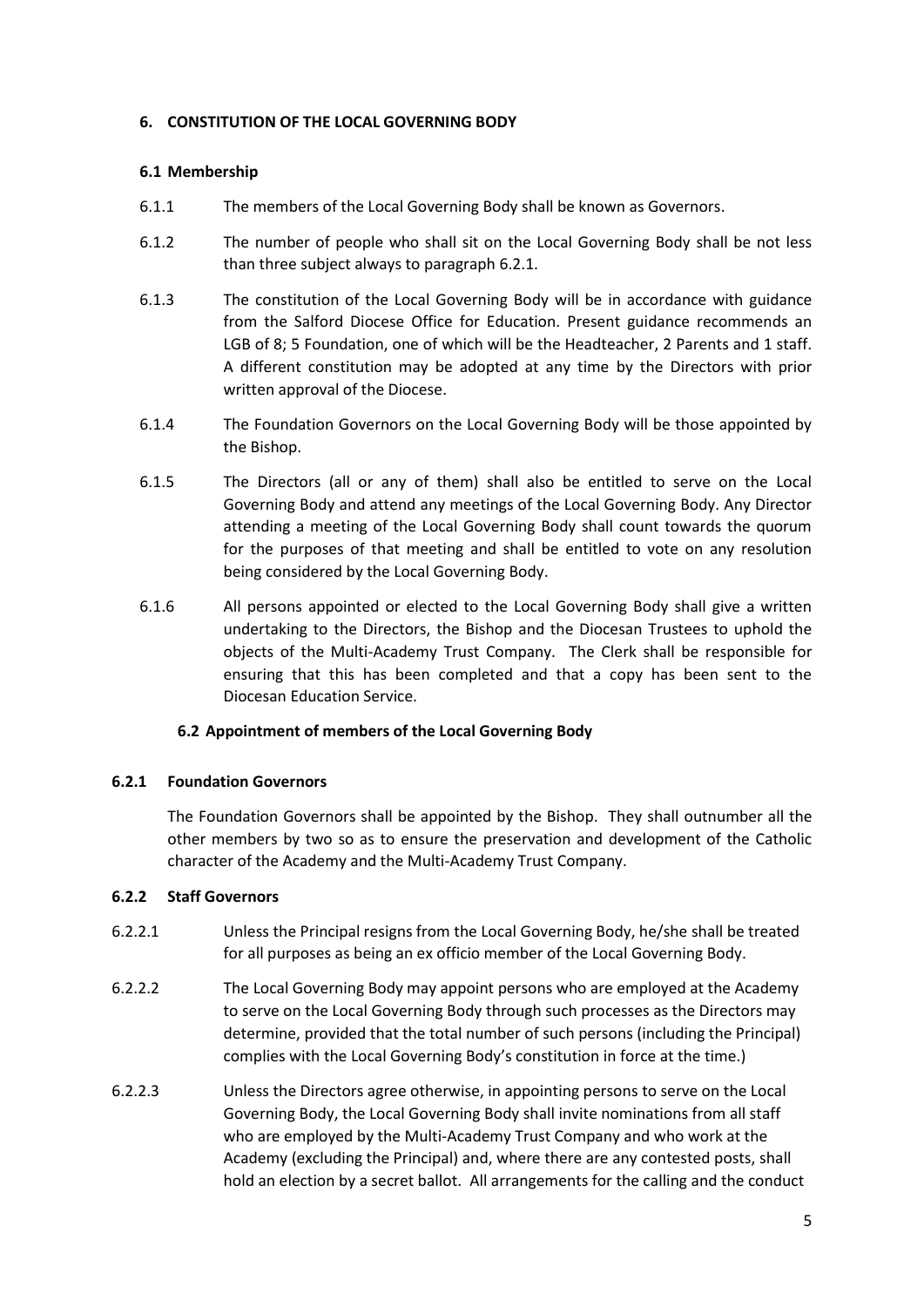of the election and resolution of questions as to whether any person is an eligible candidate shall be determined by the Directors.

## **6.2.3 Parent Governors**

- 6.2.3.1 Subject to clause 6.2.3.5, the parent members of the Local Governing Body shall be appointed after election by parents of registered pupils at the Academy and he or she must be a parent of a pupil at the Academy at the time when he or she is elected.
- 6.2.3.2 The Local Governing Body shall make all necessary arrangements for election of the parent members of the Local Governing body, including any question of whether a person is a parent of a registered pupil at the Academy. Any election of persons who are to be the parent members of the Local Governing Body which is contested shall be held by secret ballot.
- 6.2.3.3 The arrangements made for the election of the parent members of the Local Governing Body shall provide for every person who is entitled to vote in the election to have an opportunity to do so by post or, if he/she prefers, by having his/her ballot paper returned to the Academy by a registered pupil at the Academy.
- 6.2.3.4 Where a vacancy for a parent member of the Local Governing Body is required to be filled by election, the Local Governing Body shall take such steps as are reasonably practical to secure that every person who is known to them to be a parent of a registered pupil at the Academy is informed of the vacancy and that it is required to be filled by election, informed that he/she is entitled to stand as a candidate, and vote at the election, and given an opportunity to do so.
- 6.2.3.5 The number of parent members of the Local Governing Body required shall be made up by persons appointed by the Local Governing Body if the number of parents standing for election is less than the number of vacancies.
- 6.2.3.6 In appointing a person to be a parent member of the Local Governing Body pursuant to clause 6.2.3.5, the Local Governing Body shall appoint a person who is the parent of a registered pupil at the Academy, or where it is not reasonably practical to do so, a person who is the parent of a child of compulsory school age.
- 6.2.3.7 The first parent and staff members of the Local Governing Body may be those people who filled those positions on the governing body of the predecessor school at its closure provided that they have the requisite skills as determined by the Directors. Parent and staff governors who do have the requisite skills shall serve on the Local Governing Body for the remainder of the terms of office for which they were elected or appointed to the predecessor governing body provided that the minimum membership of the Local Governing Body does not decrease following closure.

### **6.3 Term of office**

The term of office for any person, other than a Foundation Governor, serving on the Local Governing Body shall be [1-4 years], to be specified at the time of appointment by the person or body appointing them, save that this time limit shall not apply to the Principal. Subject to remaining eligible to be a particular type of member on the Local Governing Body, any person may be re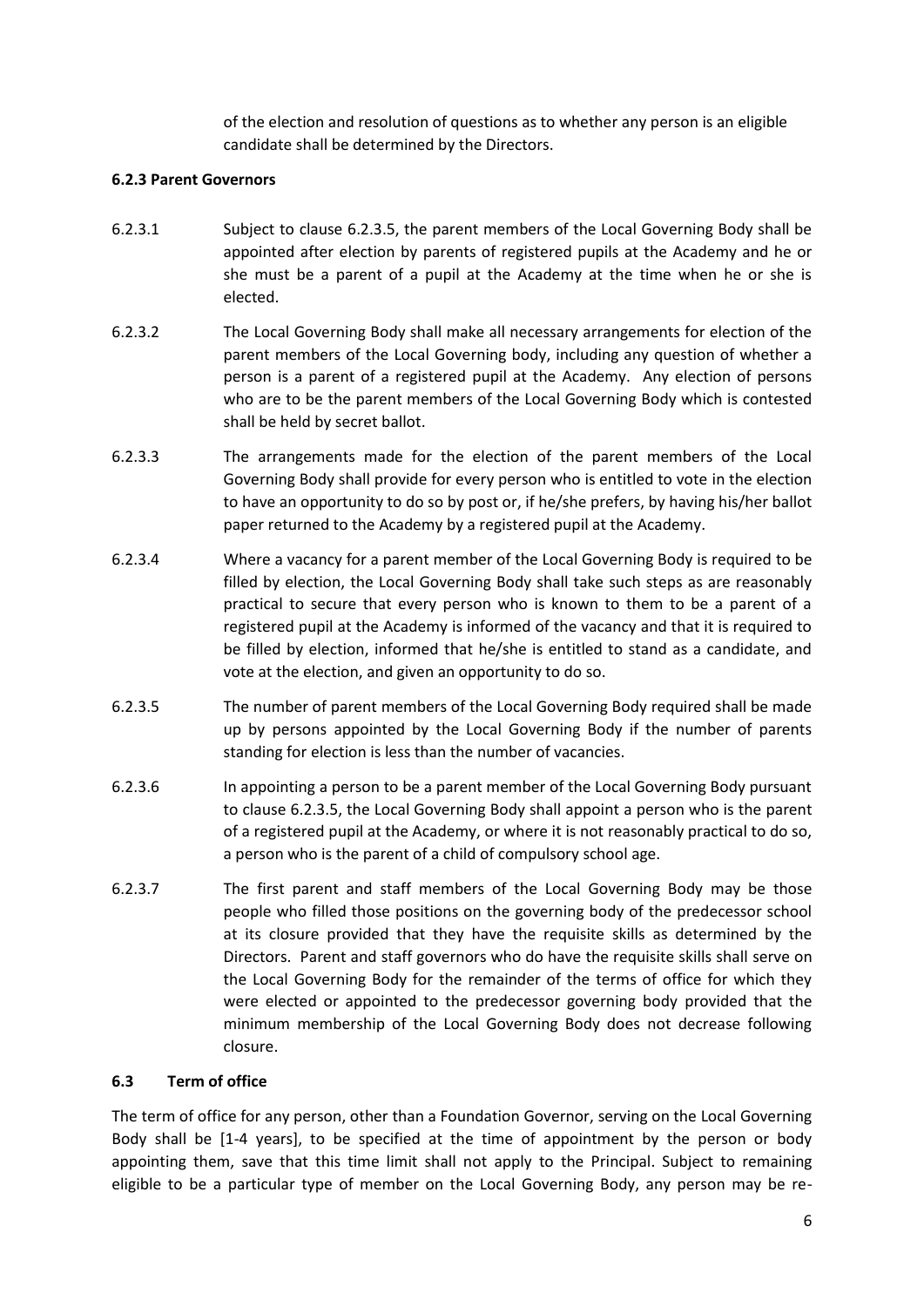appointed or re-elected to the Local Governing Body save that Foundation Governors may only serve a maximum of three consecutive four year terms (other than with the consent of the Bishop).

# **6.4 Resignation and removal**

- 6.4.1 Except in the case of a Foundation Governors, a person serving on the Local Governing Body shall cease to hold office if he/she resigns his/her office by notice to the relevant Local Governing Body (but only if at least three persons will remain in office when the notice of resignation is to take effect). The Local Governing Body must give a copy of the notice to the Directors. A Foundation Governor must resign his/her office by notice to the Bishop who appointed him/her and provide a copy of the notice to the Local Governing Body who shall, in turn, provide that copy to the Directors.
- 6.4.2 A person serving on the Local Governing Body shall cease to hold office if he/she is removed by the person or persons who appointed him/her. Whilst at the same time as acknowledging that no reasons need to be given for the removal of a person who serves on the Local Governing Body by a person or persons who appointed him, any failure to uphold the values of the Multi-Academy Trust Company and/or the Academy, or to preserve and develop the Catholic character, or to act in a way which is in breach of this Scheme of Delegation or the undertaking given pursuant to paragraph 6.1.6 will be taken into account. A person (except a Foundation Governor) may also be removed by the Directors but only after the Directors have given due regard to any representations by the relevant Local Governing Body.
- 6.4.3 If any person who serves on the Local Governing Body in his/her capacity as an employee at the Academy ceases to work at the Academy then he/she shall be deemed to have resigned and shall cease to serve on the Local Governing Body automatically on termination of his/her work at the Academy.
- 6.4.4 If any person who serves on the Local Governing Body in his/her capacity as a parent ceases to be a parent of a child on roll at the Academy then he/she shall be deemed to have resigned and shall cease to serve on the Local Governing Body automatically at the end of that school term.
- 6.4.5 Where a person who serves on the Local Governing Body is removed from office, those removing him/her, shall give written notice thereof to the Local Governing Body, who shall, in turn, notify the Directors.

# **6.5 Disqualification of members of the Local Governing Body**

- 6.5.1 No person shall be qualified to serve on the Local Governing Body unless he/she is aged 18 or over at the date of his/her election or appointment. No current pupil of the Academy shall be entitled to serve on the Local Governing Body.
- 6.5.2 A person serving on the Local Governing Body shall cease to hold office if he/she becomes incapable by reason of mental disorder, illness or injury of managing or administering his/her own affairs.
- 6.5.3 A person serving on the Local Governing Body shall cease to hold office if he/she is absent without the permission of the Chair of the Local Governing Body from all the meetings of the Local Governing Body held within a period of six months and the Local Governing Body resolves that his/her office be vacated.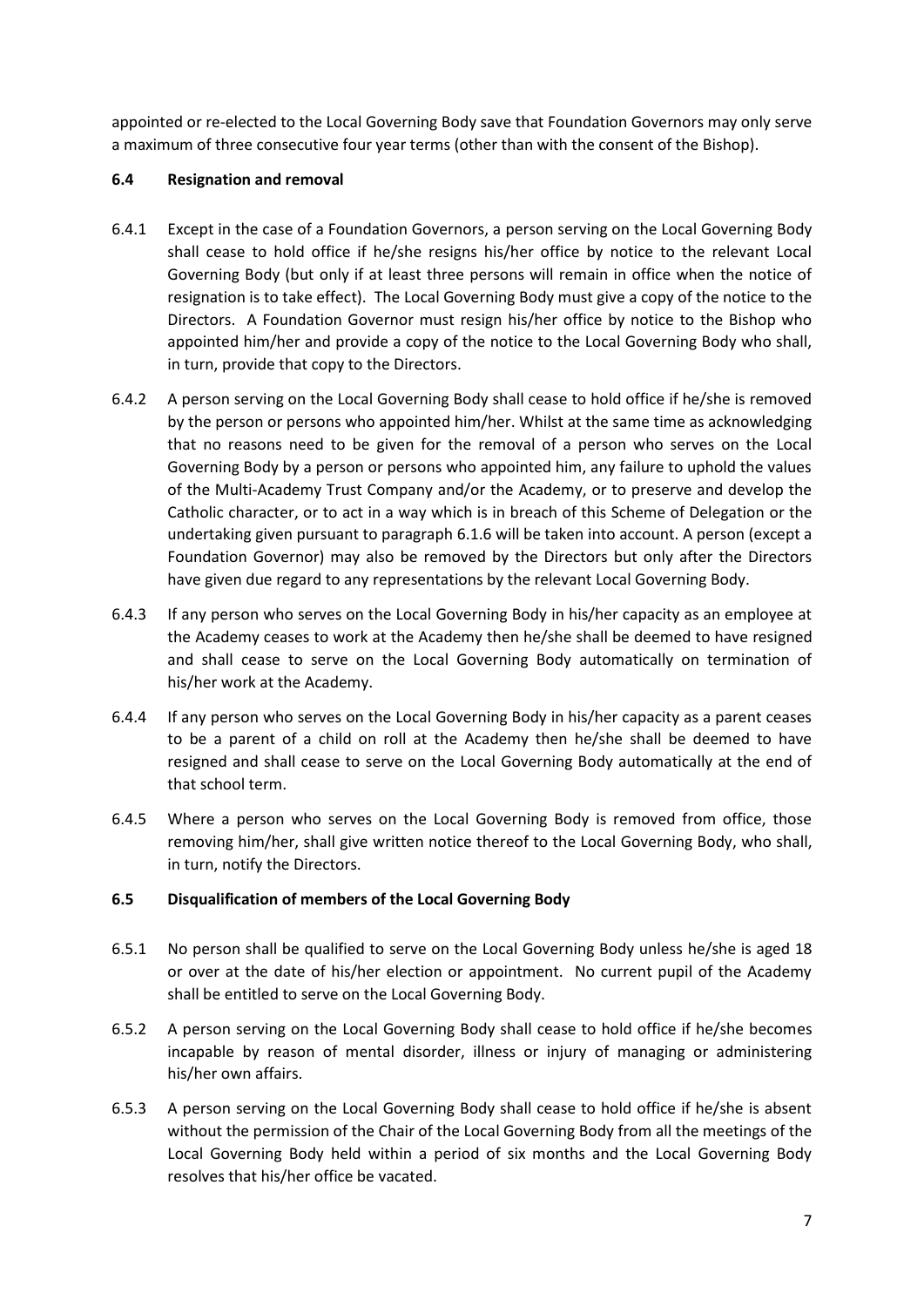- 6.5.4 A person shall be disqualified from serving on the Local Governing Body if:
	- 6.5.4.1 His/her estate has been sequestrated and the sequestration has not been discharged, annulled or reduced; or
	- 6.5.4.2 He/she is the subject of a bankruptcy restrictions order or an interim order.
- 6.5.5 A person shall be disqualified from serving on the Local Governing Body at any time when he/she is subject to a disqualification order or a disqualification undertaking under the Company Directors Disqualification Act 1986 or to an order made under section 429(2)(b) of the Insolvency Act 1986 (failure to pay under county court administration order).
- 6.5.6 A person serving on the Local Governing Body shall cease to hold office if he/she would cease to be a director by virtue of any provision in the Companies Act 2006 or is disqualified from acting as a trustee by virtue of section 178 of the Charities Act 2011 (or any statutory re-enactment or modification of that provision).
- 6.5.7 A person shall be disqualified from serving on the Local Governing Body if he/she has been removed from the office of charity trustee or trustee for a charity by an order made by the Charity Commission or the High Court on the grounds of any misconduct or mismanagement in the administration of the charity for which he/she was responsible or to which he/she was privy, or which he/she by his conduct contributed to or facilitated.
- 6.5.8 A person shall be disqualified from serving on the Local Governing Body at any time when he/she is:
	- 6.5.8.1 subject to a direction of the Secretary of State under s.142 of the Education Act 2002 or any other disqualification, prohibition or restriction which takes effect as if contained in such a direction; or
	- 6.5.8.2 included in the list kept by the Secretary of State under section 1 of the Protection of Children Act 1999; or
	- 6.5.8.3 disqualified from working with children in accordance with Sections 28, 29 or 29A of the Criminal Justice and Court Services Act 2000; or
	- 6.5.8.4 barred from regulated activity relating to children (within the meaning of section 3(2) of the Safeguarding Vulnerable Groups Act 2006); or
	- 6.5.8.5 disqualified from registration under Part 2 of the Children and Families (Wales) Measure 2010 or child minding or providing day care; or
	- 6.8.5.6 disqualified from registration under Part 3 of the Childcare Act 2006; or
	- 6.5.8.7 disqualified under the Childcare (Disqualification) Regulations 2009.
- 6.5.9 A person may be disqualified from serving on the Local Governing Body if they have ever been:
	- 6.5.9.1 convicted of an offence involving violence, dishonesty or deception, or any sexual offence which is not a protected offence; or
	- 6.5.9.2 convicted of causing a nuisance or disturbance on school and/or educational premises; or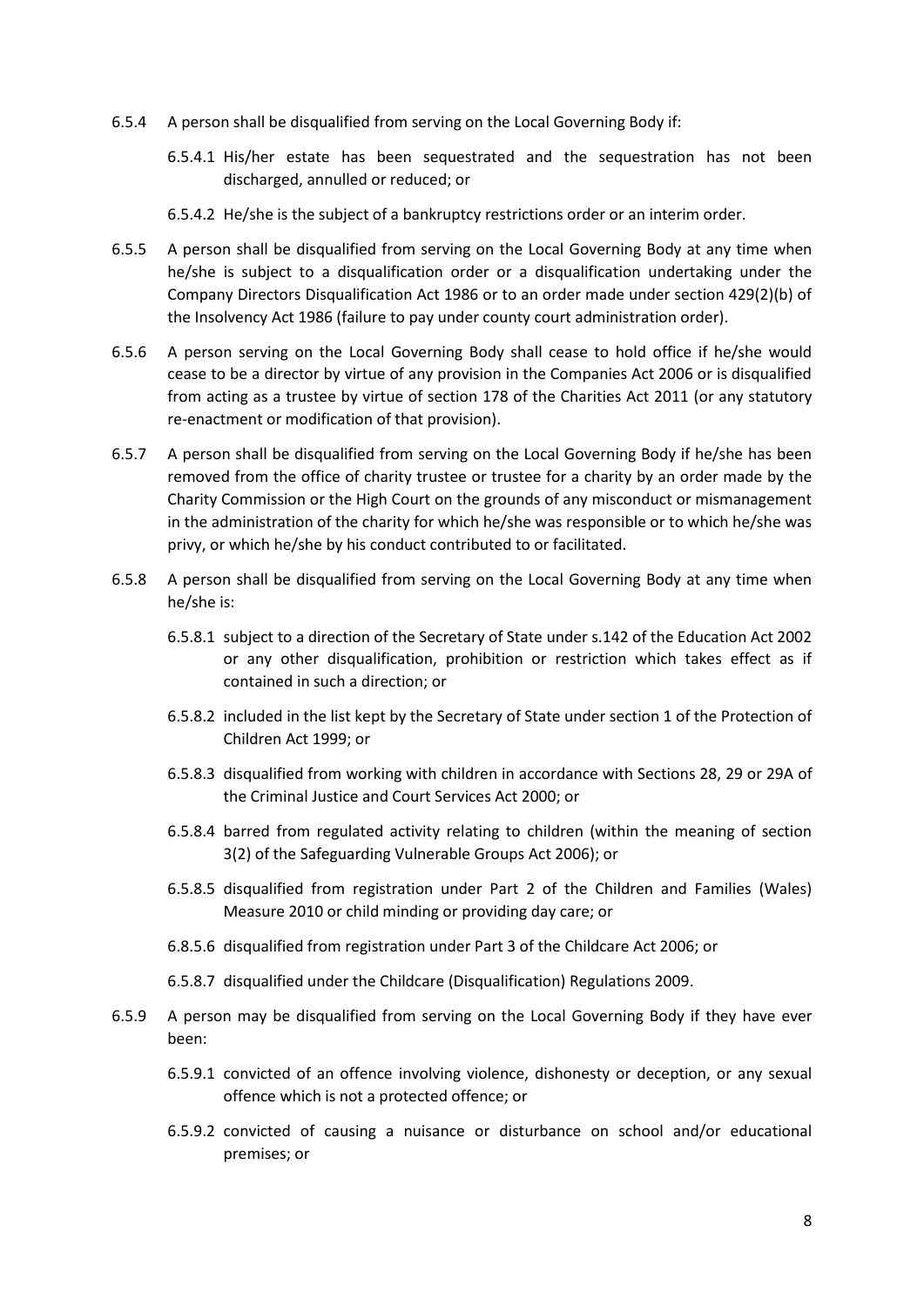- 6.5.9.3 sentenced to imprisonment (whether suspended or not), in the UK or elsewhere, for a period of not less than three months.
- 6.5.10 A person shall be disqualified from serving on the Local Governing Body where he/she has, at any time, been convicted of any criminal offence, excluding any that have been spent under the Rehabilitation of Offenders Act 1974 as amended, and excluding any offence for which the maximum sentence is a fine or a lesser sentence except where a person has been convicted of any offence which falls under section 178 of the Charities Act 2011.
- 6.5.11 A person shall be disqualified from serving on the Local Governing Body if he/she has not provided to the Chair of the Board of Directors the proper criminal records certification as required by law and outlined by the Diocese and the Catholic Education Service. In the event that any such certification or checks disclose any information which would, in the opinion of either the Chair of the Board of Directors or the Principal, confirm their unsuitability to work with children that person shall be disqualified. If a dispute arises as to whether a person shall be disqualified, a referral shall be made to the Secretary of State to determine the matter. The determination of the Secretary of State shall be final.
- 6.5.12 Where, by virtue of this Scheme of Delegation, a person becomes disqualified from serving on the Local Governing Body and he/she was, or was proposed, to so serve, he/she shall upon becoming so disqualified give written notice of that fact to the Local Governing Body who shall inform the Directors and the Bishop.
- 6.5.13 This clause 6.5 shall also apply to any member of any committee of the Local Governing Body who is not a member of the Local Governing Body.

### **6.6 Responsibilities of the Local Governing Body**

- 6.6.1 The responsibilities of the Local Governing Body are outlined in this Scheme of Delegation, more particularly in the table at Appendix I.
- 6.6.2 The Local Governing Body will adopt and comply with all policies, protocols and procedures of the Multi-Academy Trust Company, the Bishop and the Diocesan Bishop as communicated to the Local Governing Body from time to time.

### **6.7 BUSINESS/PROCEEDINGS OF THE LOCAL GOVERNING BODY**

### **Meetings of the Local Governing Body**

- 6.7.1 Subject to this Scheme of Delegation, the Local Governing Body may regulate its proceedings as its members see fit.
- 6.7.2 The Local Governing Body shall meet at least once per perm. Meetings of the Local Governing Body shall be convened by the Clerk to the Local Governing Body. In exercising his/her functions under this Scheme of Delegation, the Clerk shall comply with any direction:
	- 6.7.2.1 given by the Directors or the Local Governing Body; or
	- 6.7.2.2 given by the Chair of the Local Governing Body or, in his/her absence or where there is a vacancy in the office of Chair, the Vice-Chair of the Local Governing Body, so far as such direction is not inconsistent with any direction given as mentioned in 6.7.2.1 above.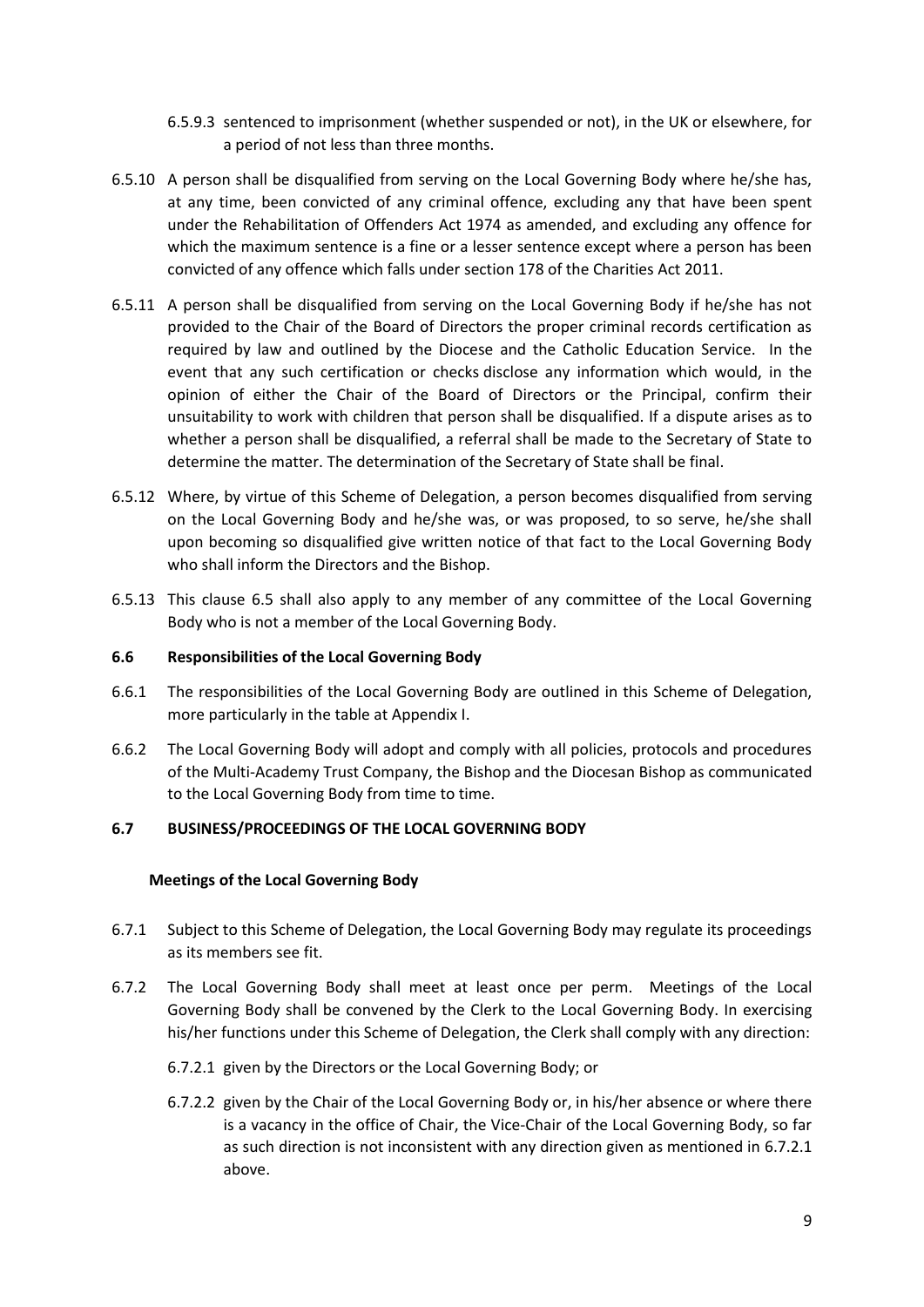- 6.7.3 Any three members of the Local Governing Body may, by notice in writing given to the Clerk, requisition a meeting of the Local Governing Body and it shall be the duty of the Clerk to convene such a meeting as soon as is reasonably practicable.
- 6.7.4 The Clerk shall provide to each member of the Local Governing Body at least seven clear days before the date of a meeting:
	- 6.7.4.1 notice in writing thereof and sent to each member of the Local Governing Body at the address provided by each member from time to time;
	- 6.7.4.2 all reports or other papers to be considered at the meeting; and

6.7.4.3 a copy of the agenda for the meeting;

provided that where the Chair or, in his/her absence or where there is a vacancy in the office of Chair, the Vice-Chair, so determines on the ground that there are matters demanding urgent consideration, it shall be sufficient if the written notice of a meeting, and the copy of the agenda thereof, are given within such shorter period as he/she directs.

- 6.7.5 The convening of a meeting and the proceedings conducted thereat shall not be invalidated by reason of any individual not having received written notice of the meeting or a copy of the agenda thereof.
- 6.7.6 A resolution to rescind or vary a resolution carried at a previous meeting of the Local Governing Body shall not be proposed at a meeting of the Local Governing Body unless the consideration of the rescission or variation of the previous resolution is a specific item of business on the agenda for that meeting.
- 6.7.7 A meeting of the Local Governing Body shall be terminated forthwith if:
	- 6.7.7.1 the members of the Local Governing Body so resolve; or
	- 6.7.7.2 the number of members present ceases to constitute a quorum for a meeting of the Local Governing Body in accordance with paragraph 6.7.10, subject to paragraph 6.7.12.
- 6.7.8 Where in accordance with paragraph 6.7.7 a meeting is not held or is terminated before all the matters specified as items of business on the agenda for the meeting have been disposed of, a further meeting shall be convened by the Clerk as soon as is reasonably practicable, but in any event within seven days of the date on which the meeting was originally to be held or was so terminated.
- 6.7.9 Where the Local Governing Body resolves in accordance with paragraph 6.7.7 to adjourn a meeting before all the items of business on the agenda have been disposed of, the Local Governing Body shall before doing so determine the time and date at which a further meeting is to be held for the purposes of completing the consideration of those items, and they shall direct the Clerk to convene a meeting accordingly.
- 6.7.10 Subject to paragraph 6.7.12, the quorum for a meeting of the Local Governing Body, and any vote on any matter thereat, shall be any three of the members of the Local Governing Body, or, where greater, any one third (rounded up to a whole number) of the total number of persons holding office on the Local Governing Body at the date of the meeting.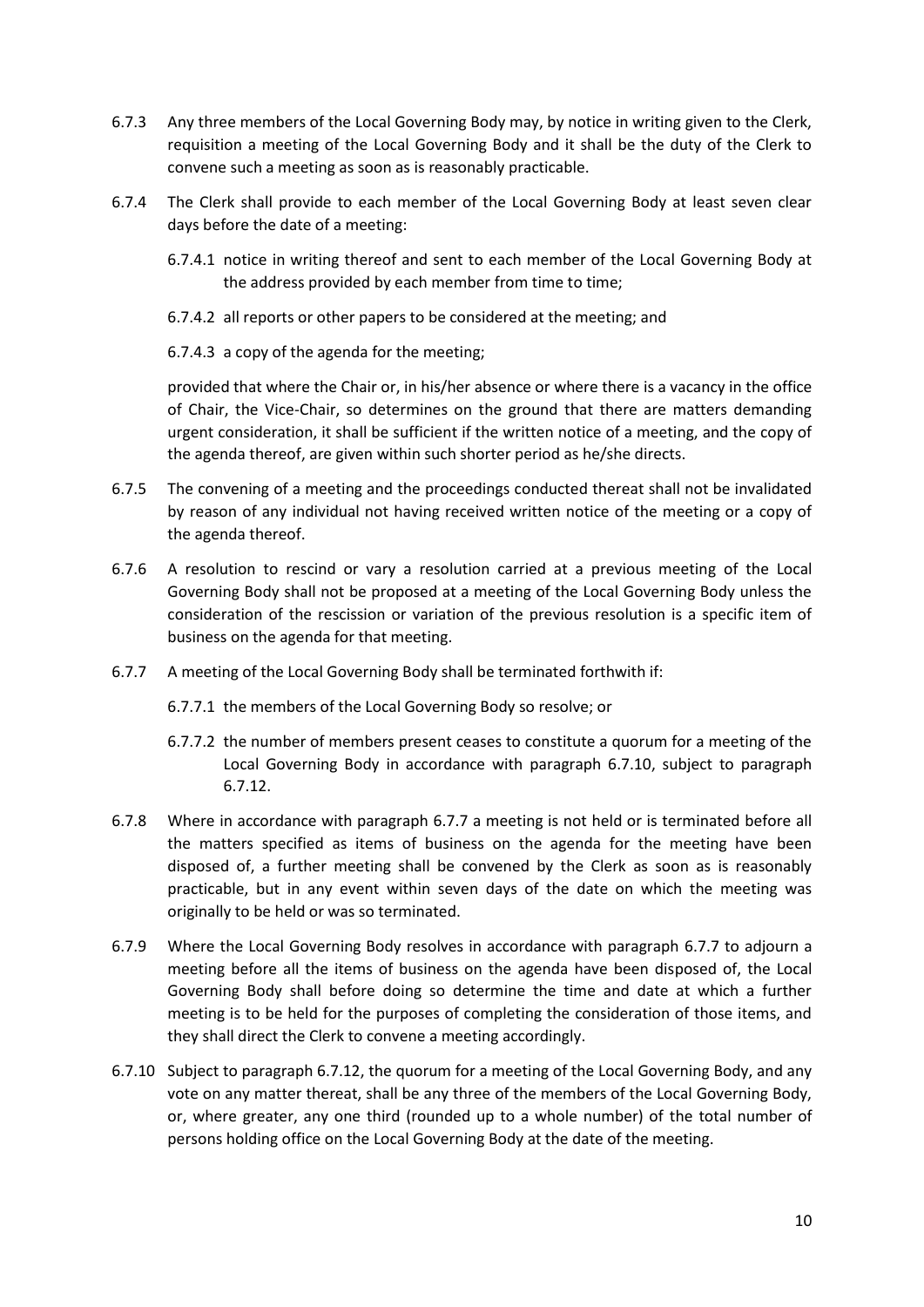- 6.7.11 The Local Governing Body may act notwithstanding any vacancies on its board, but, if the numbers of persons serving is less than the number fixed as the quorum, the continuing persons may act only for the purpose of filling vacancies or of calling a general meeting.
- 6.7.12 The quorum for the purposes of:
	- 6.7.12.1 appointing a parent member;
	- 6.7.12.2 any vote on the removal of a person in accordance with this Scheme of Delegation;
	- 6.7.12.3 any vote on the removal of the Chair of the Local Governing Body;

shall be any two-thirds (rounded up to a whole number) of the persons who are at the time persons entitled to vote on those respective matters.

- 6.7.13 Subject to this Scheme of Delegation, every question to be decided at a meeting of the Local Governing Body shall be determined by a majority of the votes of the persons present and entitled to vote on the question. Every member of the Local Governing Body shall have one vote.
- 6.7.14 Subject to paragraphs  $6.7.10 6.7.12$ , where there is an equal division of votes, the Chair of the meeting shall have a casting vote in addition to any other vote he/she may have.
- 6.7.15 The proceedings of the Local Governing Body shall not be invalidated by
	- 6.7.15.1 any vacancy on the board; or
	- 6.7.15.2 any defect in the election, appointment or nomination of any person serving on the Local Governing Body.
- 6.7.16 A resolution in writing, signed by the requisite majority of all the persons entitled to receive notice of a meeting of the Local Governing Body or of a subcommittee of the Local Governing Body, shall be valid and effective as if it had been passed at a meeting of the Local Governing Body or (as the case may be) a subcommittee of the Local Governing Body duly convened and held. Such a resolution may consist of several documents in the same form, each signed by one or more of the members of the Local Governing Body and may include an electronic communication by or on behalf of the Local Governing Body indicating his/her agreement to the form of resolution providing that the member has previously notified the Local Governing Body in writing of the email address or addresses which the member will use.
- 6.7.17 Subject to paragraph 6.7.18, the Local Governing Body shall ensure that a copy of:
	- 6.7.17.2 the draft minutes of every such meeting, if they have been approved by the person acting as Chair of that meeting;
	- 6.7.17.3 the signed minutes of every such meeting; and
	- 6.7.17.4 any report, document or other paper considered at any such meeting,

are, as soon as is reasonably practicable, made available at the Academy to persons wishing to inspect them.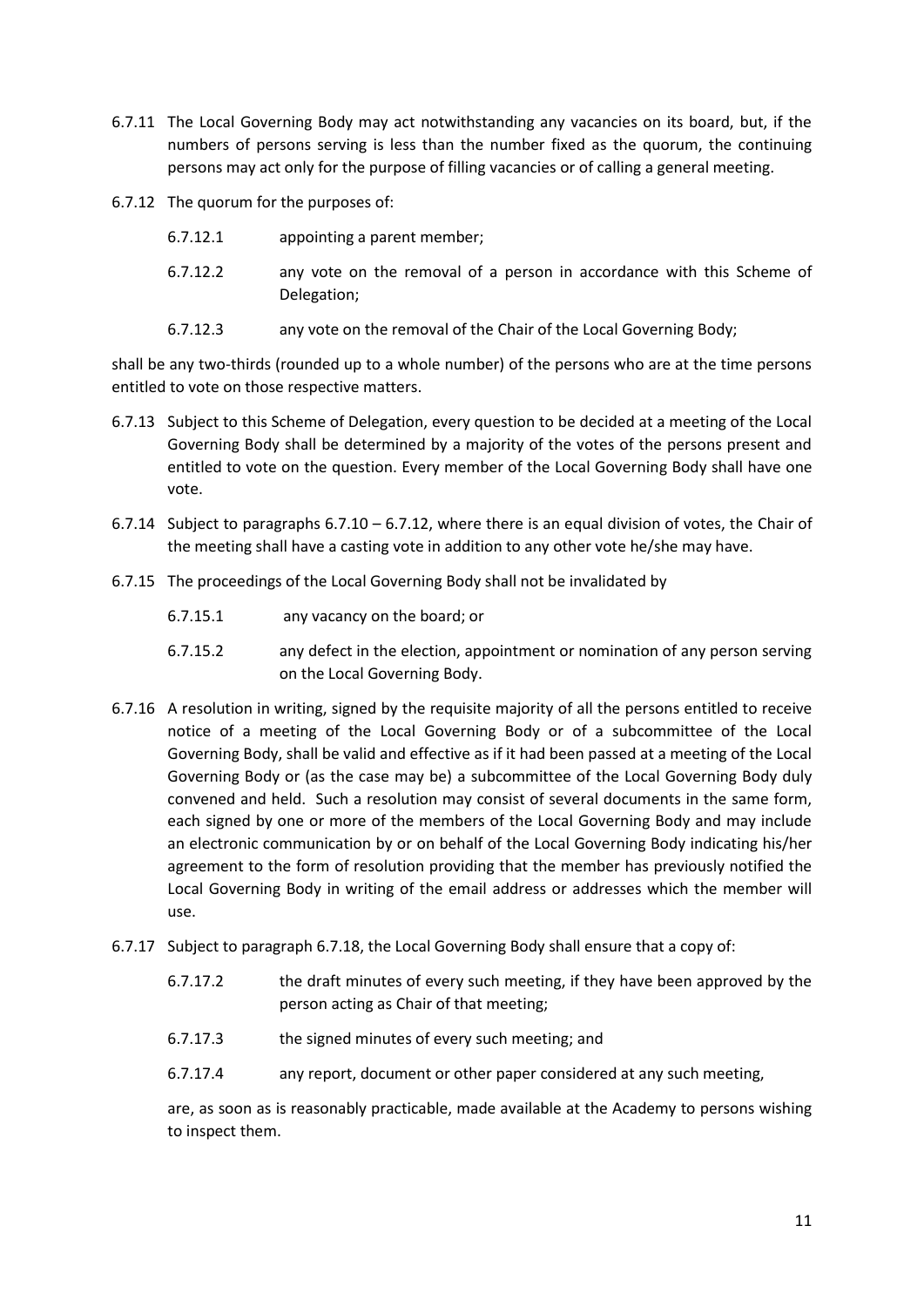- 6.7.18 There may be excluded from any item required to be made available in pursuance of paragraph 6.7.17, any material relating to:
	- 6.7.18.1 a named teacher or other person employed, or proposed to be employed, at the Academy;
	- 6.7.18.2 a named pupil at, or candidate for admission to, the Academy; and
	- 6.7.18.3 any matter which, by reason of its nature, the Local Governing Body is satisfied should remain confidential.
- 6.7.19 Any member of the Local Governing Body shall be able to participate in meetings of the Local Governing Body by telephone or video conference provided that:
	- 6.7.19.1 He/she has given notice of his/her intention to do so detailing the telephone number on which he/she can be reached and/or appropriate details of the video conference suite from which he/she shall be taking part at the time of the meeting at least 48 hours before the meeting; and
	- 6.7.19.2 the Local Governing Body has access to the appropriate equipment; and
	- 6.7.19.3 he/she assures the Local Governing Body that the telephone connection and the surrounding environment from which the call is to be made is secure and will comply with the requirement to maintain confidentiality of the business of the Local Governing Body at all times; and
	- 6.7.19.4 he/she is able to hear all participants and fully take part in the discussions.
- 6.7.20 If, after all reasonable efforts it does not prove possible for the person to participate by telephone or video conference pursuant to 6.7.19, the meeting may still proceed with its business provided it is otherwise quorate.

### **The Minutes**

- 6.7.21 The minutes of the proceedings of a meeting of the Local Governing Body shall be drawn up and kept for the purpose by the person authorised to keep the minutes of the Local Governing Body and shall be signed (subject to the approval of the members of the Local Governing Body) at the same or next subsequent meeting by the person acting as chair thereof. The minutes shall include a record of:
	- 6.7.21.1 all appointments of officers made by the Local Governing Body; and
	- 6.7.21.2 all proceedings at meetings of the Local Governing Body and of committees of the Local Governing Body including the names of all persons present at each such meeting.
- 6.7.22 The Chair shall ensure that copies of minutes of all meetings of the Local Governing Body (and such of the subcommittees as the Directors shall from time to time notify) shall be provided to the Directors, the Bishop and the Diocesan Trustees as soon as reasonably practicable after those minutes are approved.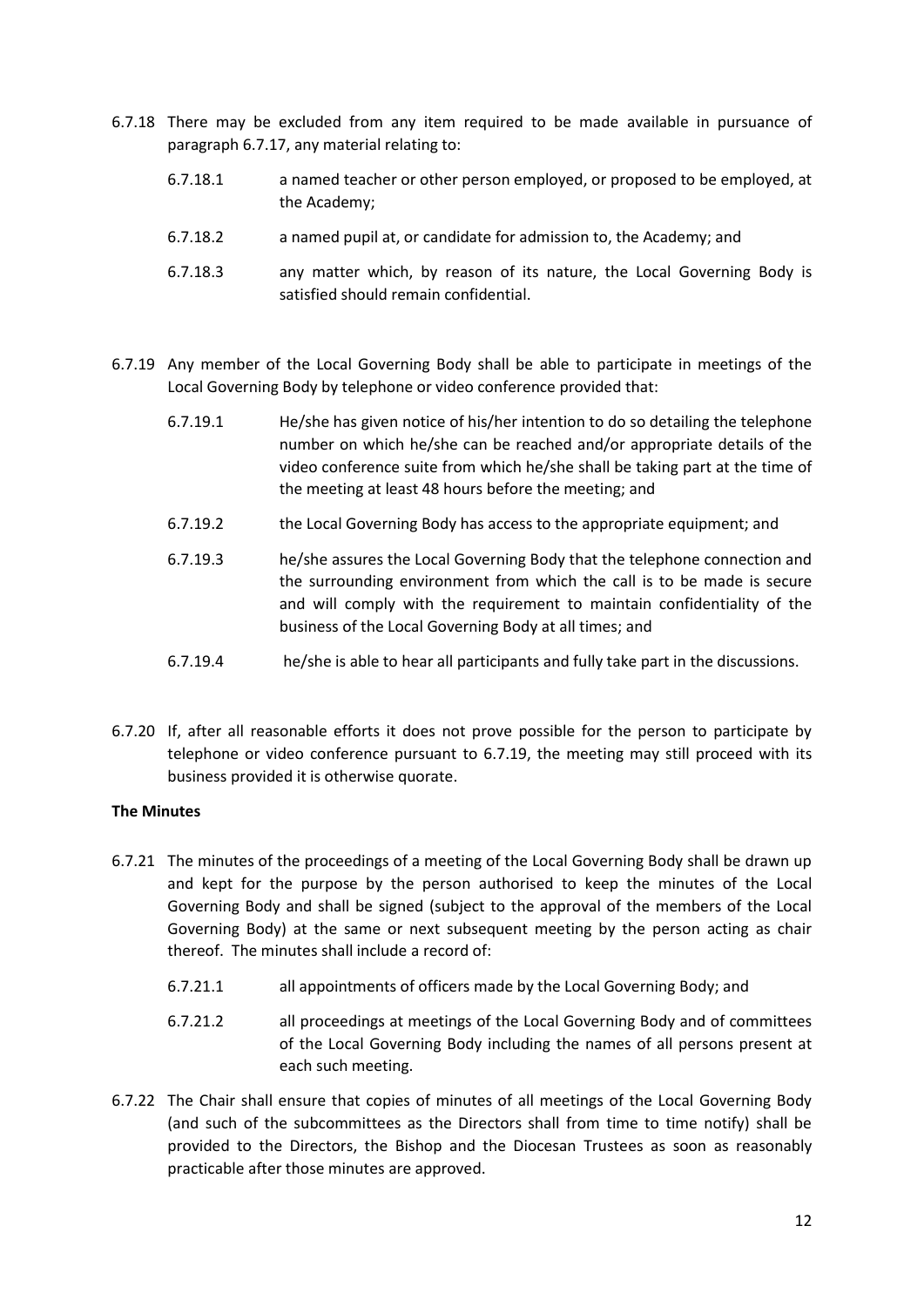### **Delegation**

- 6.7.23 Provided such power or function has been delegated to the Local Governing Body, the Local Governing Body may further delegate to any person serving on the Local Governing Body, committee, the Principal or any other holder of an executive office, such of their powers or functions as they consider desirable to be exercised by them. Any such delegation may be made subject to any conditions either the Directors or the Local Governing Body may impose and may be revoked or altered.
- 6.7.24 Where any power or function of the Directors or the Local Governing Body is exercised by any subcommittee, any Director or member of the Local Governing Body, the Principal or any other holder of an executive office, that person or subcommittee shall report to the Local Governing Body in respect of any action taken or decision made with respect to the exercise of that power or function at the meeting of the Local Governing Body immediately following the taking of the action or the making of the decision.

### **Committees of the Local Governing Body**

6.7.25 Subject to this Scheme of Delegation, the Local Governing Body may establish any subcommittee. The constitution, membership and proceedings of any subcommittee shall be determined by the Local Governing Body but having regard to any views of the Directors. The establishment, terms of reference, constitution and membership of any subcommittee shall be reviewed at least once in every twelve months. The membership of any subcommittee may include persons who do not also serve on the Local Governing Body, provided that a majority of the members of any such subcommittee shall be members of the Local Governing Body or Directors. The Local Governing Body may determine that some or all of the members of a subcommittee who are not Directors or who do not serve on the Local Governing Body shall be entitled to vote in any proceedings of the subcommittee. No vote on any matter shall be taken at a meeting of a subcommittee unless the majority of members of the subcommittee present are Directors or who serve on the Local Governing Body.

### **Chair and Vice-Chair of the Local Governing Body**

- 6.7.26 The members of the Local Governing Body shall, each school year at their first meeting in that year, elect a Chair and a Vice-Chair from amongst the Foundation Governors in their number to serve until a successor is appointed or a vacancy occurs pursuant to paragraph 6.7.28.
- 6.7.27 A person who is employed by the Multi-Academy Trust Company (whether or not at the Academy) nor a person who is at the time of election already a Director of the Multi-Academy Trust Company (except where such person is a Director by virtue of being the incumbent Chair) shall be eligible for election as Chair or Vice-Chair.
- 6.7.28 Subject to paragraph 6.7.31, the Chair or Vice-Chair shall hold office as such until his/her successor has been elected in accordance with paragraphs 6.7.26 - 6.7.38.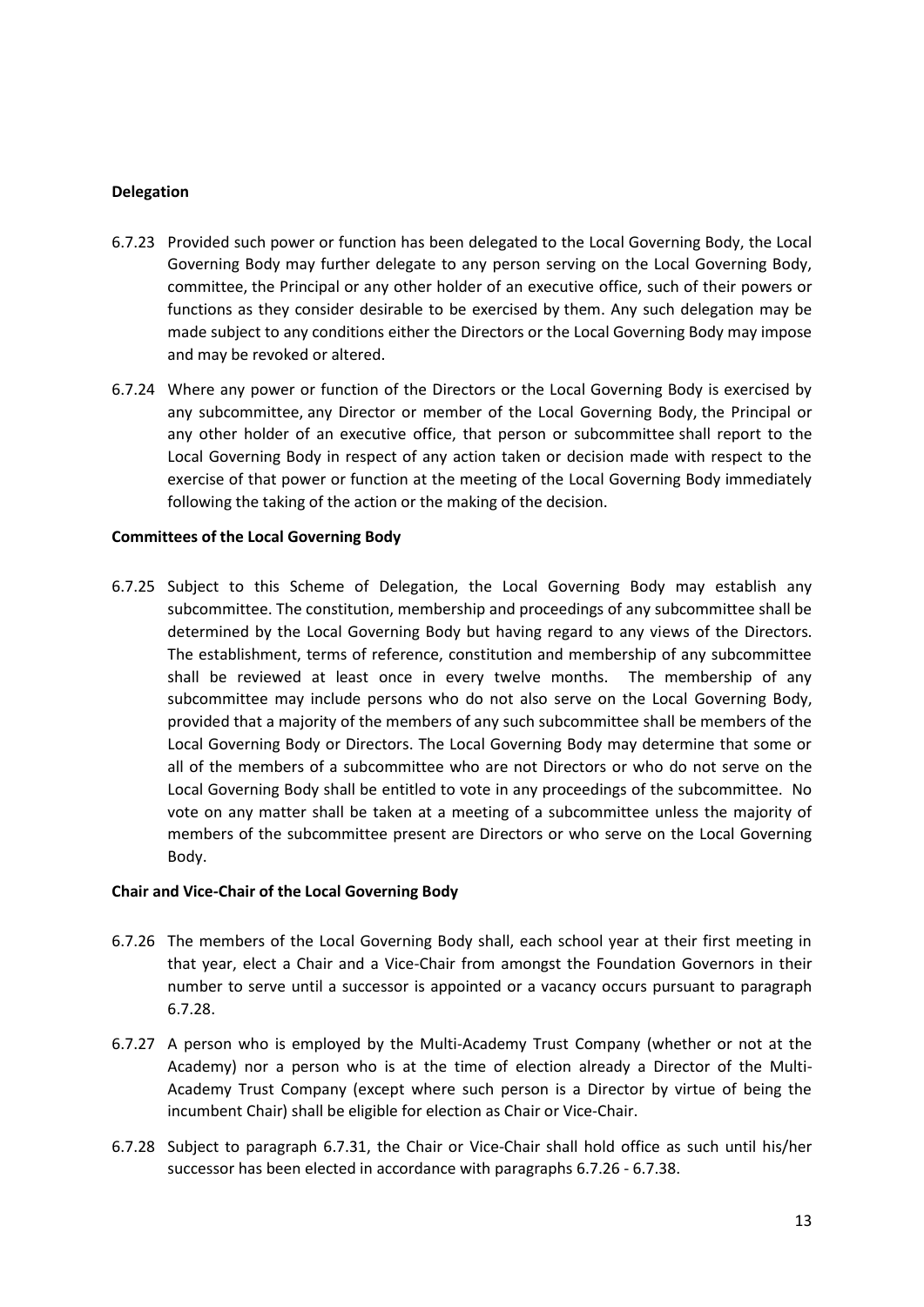- 6.7.29 The Chair or Vice-Chair may at any time resign his/her office by giving notice in writing to the Local Governing Body.
- 6.7.30 The Chair or Vice-Chair shall cease to hold office if:
	- 6.7.30.1 He/she ceases to serve on the Local Governing Body;
	- 6.7.30.2 He/she is employed by the Multi-Academy Trust Company whether or not at the Academy;
	- 6.7.30.3 He/she is removed from office in accordance with this Scheme of Delegation; or
	- 6.7.30.4 in the case of the Vice-Chair, he/she is elected in accordance with this Scheme of Delegation to fill a vacancy in the office of Chair.
- 6.7.31 Where by reason of any of the matters referred to in paragraph 6.7.30, a vacancy arises in the office of Chair or Vice-Chair, the members of the Local Governing Body shall at its next meeting elect one of their number to fill that vacancy.
- 6.7.32 Where the Chair is absent from any meeting or there is at the time a vacancy in the office of the Chair, the Vice-Chair or his/her nominee shall act as the Chair for the purposes of the meeting.
- 6.7.33 Where in the circumstances referred to in paragraph 6.7.31, the Vice-Chair is also absent from the meeting or there is at the time a vacancy in the office of Vice-Chair, the members of the Local Governing Body shall elect one of their number to act as a Chair for the purposes of that meeting, provided that the person elected shall neither be a person who is employed by the Multi-Academy Trust Company whether or not at the Academy nor a Director.
- 6.7.34 A Director shall act as Chair during that part of any meeting at which the chair is elected.
- 6.7.35 Any election of the Chair or Vice-Chair which is contested shall be held by secret ballot.
- 6.7.36 The Chair or Vice-Chair may only be removed from office by the Directors at any time or by the Local Governing Body in accordance with this Scheme of Delegation.
- 6.7.37 A resolution to remove the Chair or Vice-Chair from office which is passed at a meeting of the Local Governing Body shall not have effect unless:
	- 6.7.37.1 it is confirmed by a resolution passed at a second meeting of the Local Governing Body held not less than fourteen days after the first meeting; and
	- 6.7.37.2 the matter of the Chair or Vice-Chair's removal from office is specified as an item of business on the agenda for each of those meetings; and
	- 6.7.37.3 copies of the resolutions referred to at paragraph's 6.7.37 and 6.7.37.1 above are served on the Directors.
- 6.7.38 Before a resolution is passed by the Local Governing Body at the relevant meeting as to whether to confirm the previous resolution to remove the Chair or Vice-Chair from office, the person or persons proposing his/her removal shall at that meeting state their reasons for doing so and the Chair or Vice-Chair shall be given an opportunity to make a statement in response.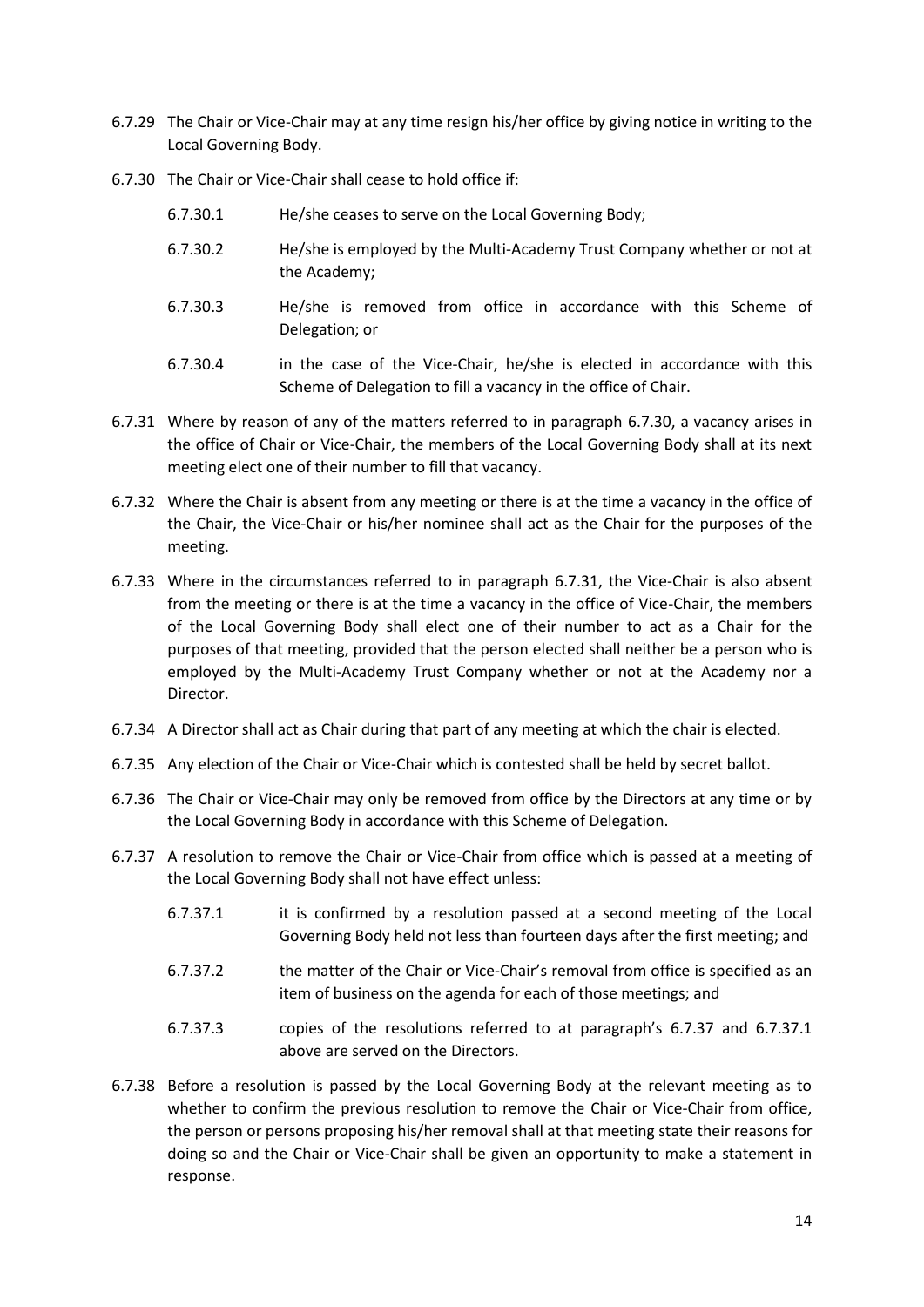## **Clerk**

- 6.7.39 The Directors may appoint a Clerk (who must not be the Principal) to provide clerking services to the Local Governing Body and may remove the Clerk from office at any time.
- 6.7.40 In the absence of the Clerk from a Local Governing Body meeting, the Local Governing Body may appoint any one of its members to act as Clerk for the purposes of that meeting.
- 6.7.41 The Clerk must:

| 6.7.41.1 | convene meetings of the Local Governing Body;                                                                                                  |
|----------|------------------------------------------------------------------------------------------------------------------------------------------------|
| 6.7.41.2 | attend meetings of the Local Governing Body;                                                                                                   |
| 6.7.41.3 | advise the Local Governing Body on the Academy's compliance with the<br>Articles, the funding agreement, the scheme of delegation and the law; |
| 4.7.41.4 | ensure that minutes of the proceedings are drawn up; and                                                                                       |
| 6.7.41.5 | perform any other functions determined by the Local Governing Body.                                                                            |

## **Conflicts of Interest**

- 6.7.42 A conflict of interest/loyalty shall not be deemed to occur solely from the fact that any member of the Local Governing Body is also a director, charity trustee or governor of any other Catholic school or schools or other educational institution(s), diocese, or religious order, or of any other charity which permits its land to be occupied by a Catholic school or schools or other educational institution(s). Any member of the Local Governing Body who has, or can have, any direct or indirect duty or personal interest (including but not limited to any Personal Financial Interest) which conflicts, or may conflict, with his/her duties as a member of the Local Governing Body shall disclose that fact to the Local Governing Body as soon as he/she becomes aware of it. Subject to Article 98A, a person is not permitted to attend any meeting of the Local Governing Body or committee of the Local Governing Body, or any part of any such meeting, where it is possible that a conflict will arise between his/her duty to act solely in the interests of the Academy and the Multi-Academy Trust Company and any duty or personal interest (including but not limited to any Personal Financial Interest).
- 6.7.43 For the purpose of paragraph 5.7.42, a person has a Personal Financial Interest if he/she is in the employment of the Multi-Academy Trust Company or is in receipt of remuneration or the provision of any other benefit directly from the Multi-Academy Trust Company or in some other way is linked to the Multi-Academy Trust Company or the Academy.
- 6.7.44 In the event of any conflict between any provision of this Scheme of Delegation and the Articles, the Articles shall prevail.
- 6.7.45 Any disagreement between the members of the Local Governing Body and the Principal or any subcommittee of the Local Governing Body shall be referred to the Directors for their determination.

### **Indemnity**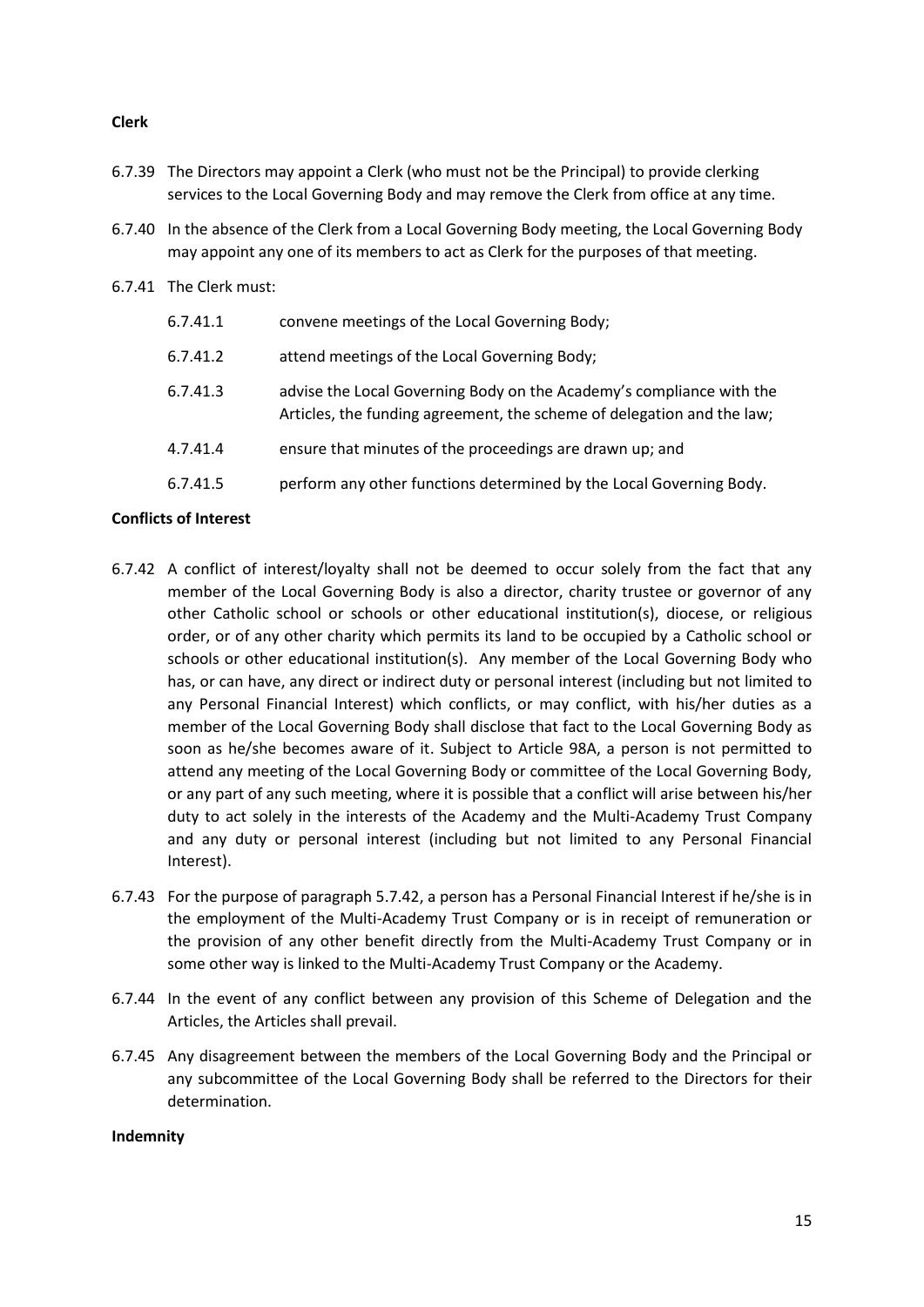6.7.46 Subject to the provisions of the Companies Act 2006 every member of the Local Governing Body or other officer or auditor of the Multi-Academy Trust Company acting in relation to the Academy shall be indemnified out of the assets of the Multi-Academy Trust Company against any liability incurred by him/her in that capacity in defending any proceedings, whether civil or criminal, in which judgment is given in favour or in which he/she is acquitted or in connection with any application in which relief is granted to him/her by the court from liability for negligence, default, breach of duty or breach of trust in relation to the affairs of the Multi-Academy Trust Company, subject to the limitation of s.189 of the Companies Act 2011.

### **Notices**

- 6.7.47 Any notice to be given to or by any person pursuant to this Scheme of Delegation (other than a notice calling a meeting of the Local Governing Body) shall be in writing or shall be given using electronic communications to an address for the time being notified for that purpose to the person giving the notice. In this Scheme of Delegation "address" in relation to electronic communications includes a number or address used for the purposes of such communications.
- 6.7.48 A notice may be given by the Local Governing Body to its members either personally or by sending it by post in a prepaid envelope addressed to the member at his/her registered address or by leaving it at that address or by giving it using electronic communications to an address for the time being notified to the Local Governing Body by the member. A member whose registered address is not within the United Kingdom and who gives to the Local Governing Body an address within the United Kingdom at which notices may be given to him/her, or an address to which notices may be sent using electronic communications, shall be entitled to have notices given to him/her at that address, but otherwise no such member shall be entitled to receive any notice from the Local Governing Body.
- 6.7.49 A member of the Local Governing Body present at any meeting of the Local Governing Body shall be deemed to have received notice of the meeting and, where necessary, of the purposes for which it was called.
- 6.7.50 Proof that an envelope containing a notice was properly addressed, prepaid and posted shall be conclusive evidence that the notice was given. Proof that a notice contained in an electronic communication was sent in accordance with guidance issued by the Institute of Chartered Secretaries and Administrators shall be conclusive evidence that the notice was given. A notice shall be deemed to be given at the expiration of 48 hours after the envelope containing it was posted or, in the case of a notice contained in an electronic communication, at the expiration of 48 hours after the time it was sent.

# **7 OPERATIONAL MATTERS AT MULTI-ACADEMY TRUST COMPANY AND LOCAL GOVERNING BODY LEVEL**

- 7.1 The Local Governing Body shall comply with the obligations set out in this Scheme of Delegation, particularly the relevant sections of the table at Appendix I, which deals with the day to day operations of the Local Governing Body.
- 7.2 The Local Governing Body will adopt and comply with all policies, protocols and procedures of the Multi-Academy Trust Company, the Bishop and the Diocese as communicated to the Local Governing Body from time to time.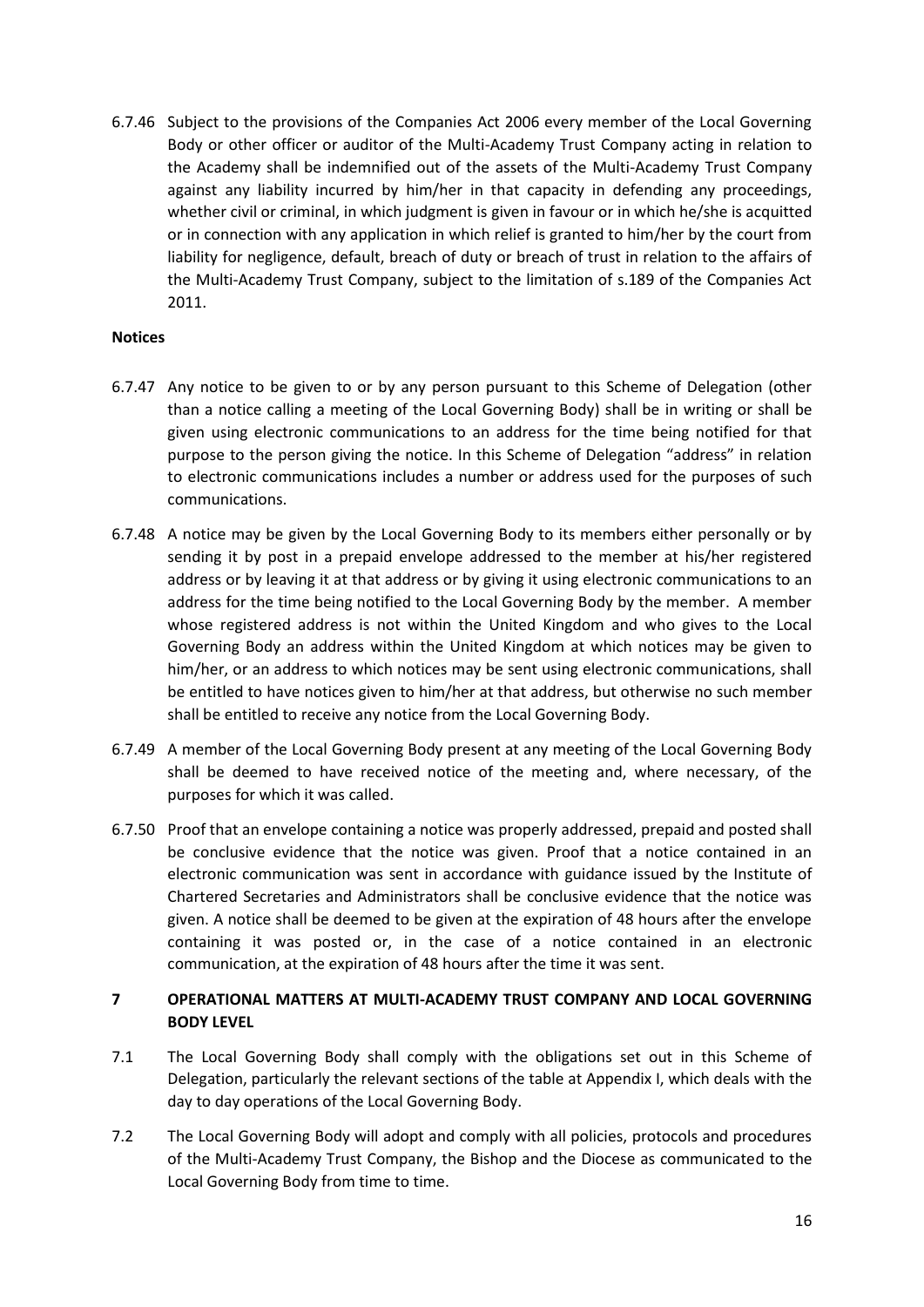- 7.3 Except for the Foundation Directors and Foundation Governors, the other Directors and members of the Local Governing Body have a duty to act independently and not to act as agents of those who may have appointed them. All Directors and members of the Local Governing Body will act with integrity, objectivity and honesty in the best interests of the Multi-Academy Trust Company and the Academy and shall be open about decisions made and be prepared to justify those decisions except insofar as any matter may be considered confidential. Foundation Governors shall always act in furtherance of their undertaking to the Bishop and the Diocesan Trustees to preserve and develop the Catholic character of the Academy, and the Multi-Academy Trust Company, at all times.
- 7.4 The Local Governing Body shall comply with any inspections by or on behalf of the Directors and any denominational inspections pursuant to section 48 of the Education Act 2005 and any additional canonical inspections and visitations of the Bishop and any person appointed by him for the purpose of ensuring that the Academy is being conducted in accordance with canon law and is following the practices and teachings of the Catholic Church and in order to allow the Bishop to assess how well the Academy is being managed in light of the additional responsibilities and expectations of schools which are academies.
- 7.5 If, in the view of the Directors, one of the following situations arises, then the Directors may resolve to remove some or all of the powers and obligations delegated to the Local Governing Body by this Scheme of Delegation:
	- 7.5.1 The Local Governing Body, or one of more of its members, has acted, or allowed another to act, whether knowingly or recklessly, in such a way as to prejudice the Catholic character of the Multi-Academy Trust Company and the Academy;
	- 7.5.2 Standards and performance are low, are likely to be assessed as low and/or are likely to remain so without intervention;
	- 7.5.3 There has been a serious breakdown in management or governance which is prejudicial to standards of performance or breaches the Multi-Academy Trust Company's policies and procedures;
	- 7.5.4 The safety of pupils and staff is threatened; or
	- 7.5.5 Safeguarding procedures are inadequate.
- 7.6 The Local Governing Body shall work closely with and shall promptly implement any advice or recommendations made by the directors in the event that intervention is either threatened or is carried out by the Secretary of State and the Directors expressly reserve the unfettered right to review or remove any power or responsibility conferred on the Local Governing Body under this Scheme of Delegation in such circumstances.

### **8 REVIEW OF THE SCHEME OF DELEGATION**

- 8.1 This Scheme of Delegation shall operate from the Effective Date in respect of the Academy.
- 8.2 The Directors have the absolute discretion to review and amend this Scheme of Delegation at least annually and to alter any provisions of it with the prior written consent of the Bishop (on the advice of the Diocese).
- 8.3 In considering any material changes to this Scheme of Delegation the Directors shall have regard to and give due consideration to any views of the Local Governing Body and shall